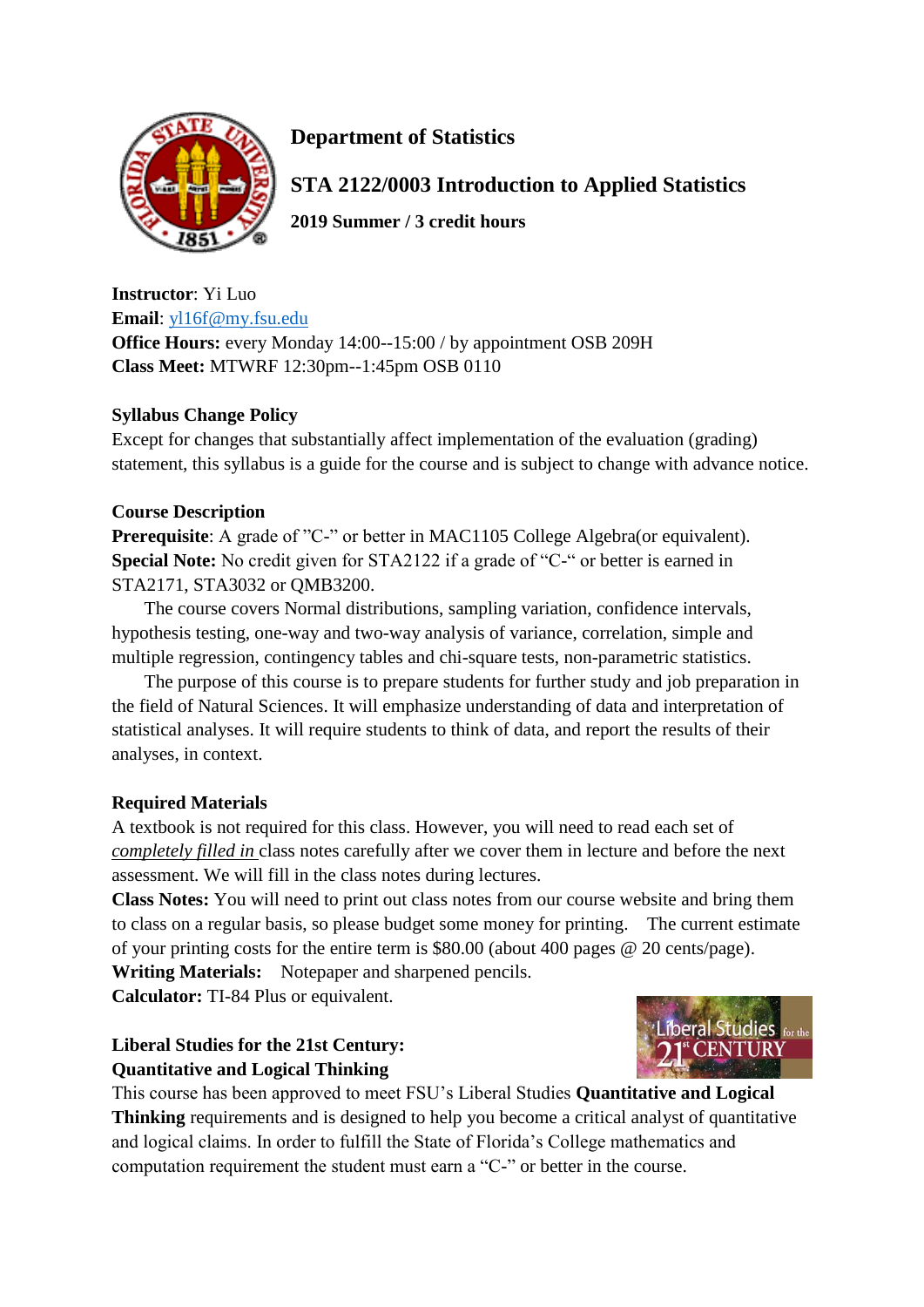# **Course Objective**

By the end of the course, students will demonstrate the ability to:

(1) Select and apply appropriate methods (i.e., mathematical, statistical, logical, and/or computational models or principles) to solve real-world problems.

(2) Use a variety of forms to represent problems and their solutions. The above two competencies will be assessed in the Liberal Studies Quantitative Assessment for STA2122, which includes a written summary of results.

(3) Use descriptive statistics and graphical methods to summarize data accurately.

(4) Use inferential statistics to make valid judgments based on the data available.

(5) Select the appropriate statistical tools to analyze a particular problem.

(6) Describe the goals of various statistical methodologies conceptually.

(7) Develop a healthy skepticism toward statistical studies and their results based on a sensible consideration of the techniques employed.

# **Email & Communication**

 $\sim$  please check the Class Log on our course website every day to keep yourself informed about what happens in class

~ please check your @my.fsu.edu email every day for emails from me

 $\sim$  please check the announcements on our course website every day

~ **please always do the above three before you email me**

 $\sim$  if you email me with an enquiry that was already addressed in the Class Log, in a class email, in a course announcement or in one of our syllabus documents, you may not get a response

~ if you email me, please send from your @my.fsu.edu account

~ always *include your name when you email Yi,* if I need to know this information in order to answer your query and you have not provided it, you may not get a response

~ send assessment-related questions at least 24 hours before the assessment is due to begin

 $\sim$  be aware that email sent from outside the FSU domain may not get through to me, so if you send an email and you don't get a response within two working days, please try to meet me in person before class or after class or during office hours

~ in general, if you email me and you don't get a response within two working days, and if you are still attending classes and are not confined off-campus, please talk to me in person before class or after class or during office hours.

| Week                        | Course Coverage (# of topics)                                                                                                      | quizzes & activities                        |  |
|-----------------------------|------------------------------------------------------------------------------------------------------------------------------------|---------------------------------------------|--|
| $1st$ week, May 13 – May 19 | Simple random sample $(1)$ ,<br>histograms (1), segmented bar<br>charts $(1)$ , summary statistics $(2)$ ,<br>empirical rule $(1)$ | Friday in-class quiz,<br>in-class exercises |  |
| $2nd$ week, May 20 – May 26 | Normal distributions (2), central<br>limit theorem $(2)$                                                                           | Friday in-class quiz,<br>in-class exercises |  |

#### **Pacing Schedule (tentatively schedule in brief)**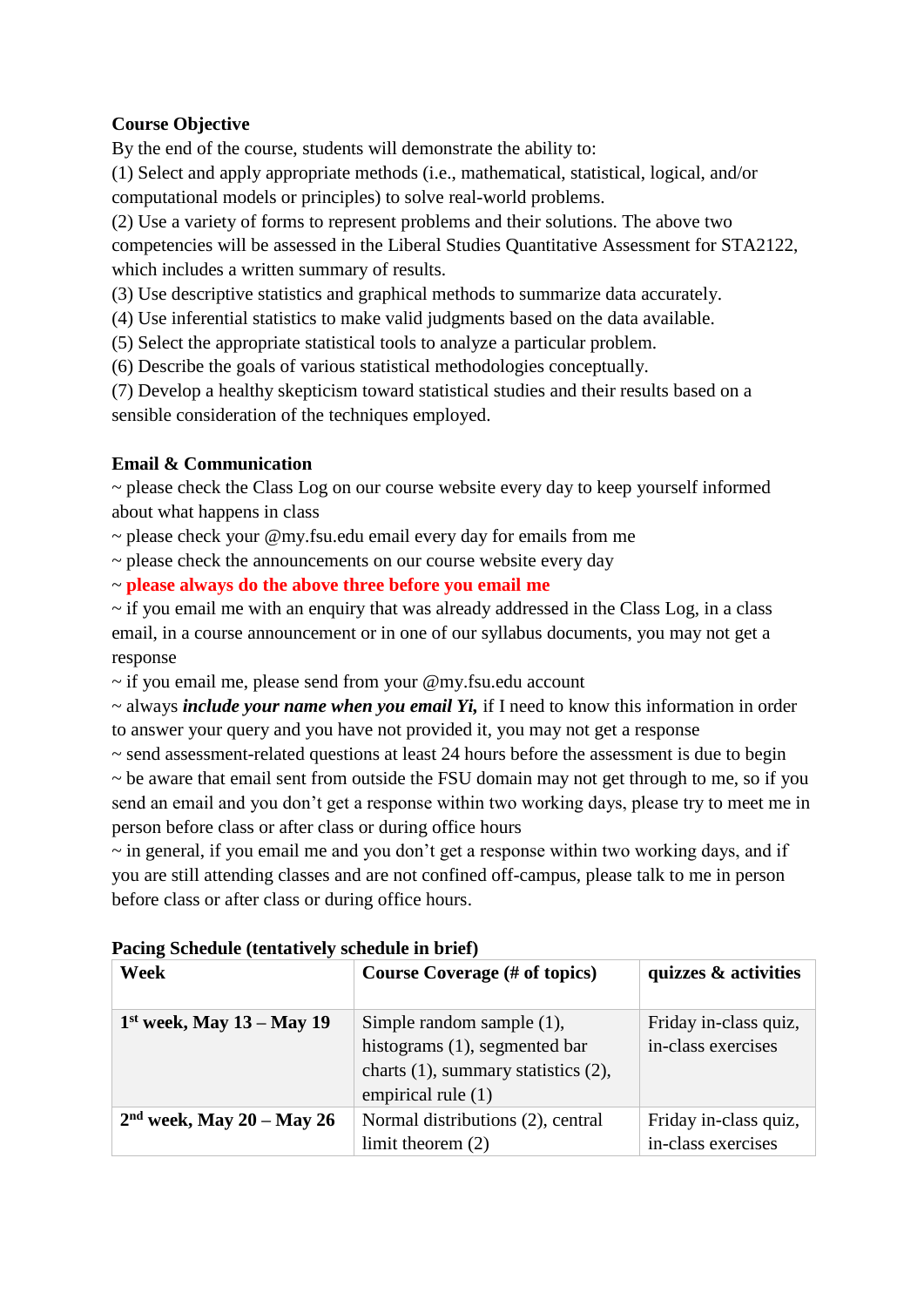| $3rd$ week, May 27 – June 2<br>No class on May 27,<br><b>Memorial Day</b> | One sample mean (5)                                                                                                               | Friday in-class quiz,<br>in-class exercises |
|---------------------------------------------------------------------------|-----------------------------------------------------------------------------------------------------------------------------------|---------------------------------------------|
| $4th$ week, June 3 – June 9                                               | Type I & II errors $(1)$ , one-way<br>ANOVA (1), two-way ANOVA<br>$(1)$ , correlation $(1)$ , some of simple<br>linear regression | Friday in-class quiz,<br>in-class exercises |
| $5th$ week, June $10$ – June $16$                                         | Simple linear regression (4)                                                                                                      | Friday in-class quiz,<br>in-class exercises |
| $6th$ week, June 17 – June 21                                             | Multiple linear regression (1), chi-<br>square test of independence (1),<br>Nonparametric tests (1)                               | Friday in-class quiz,<br>in-class exercises |

# **Assessment and Grading**

**I will allow absolutely no extra credit assignments, and in general, no opportunities for grade improvement, after the Last Day of Class, so please do your best during the term. Assessments that are not taken will receive a zero grade.** Your overall course grade will consist of the following:

**10%** Attendance **60%** In-class Quizzes **10%** LSQA (Liberal Studies Quantitative Assessment) **20%** In-class Activities

# **Attendance (10%)**

For the first three absences, you do not need to contact me, and you do not need to submit documentations. However, if you have documentation then save it in case you incur further absences.

For our class, you will need to sign on the roster for each class and test; please make sure you do so.

# **LSQA (10%)**

Review contents & practice before the test; it will not be dropped. This test maybe cumulative.

# **In-class Quizzes (60%)**

On every Friday, they will not be dropped. These quizzes are not cumulative. Each quiz is 50 mins.

# **In-class Activities (20%)**

After each class, I would upload the activity file on the course website with an all-blank-filled version.

I will collect Monday's activity sheets. If you miss one of Monday's classes, the only way of make-up is to hand in another activity sheets of that week right after the class which your activity sheets are associated with.

# **Class Policy**

**~The location of in-class quizzes is OSB 110.**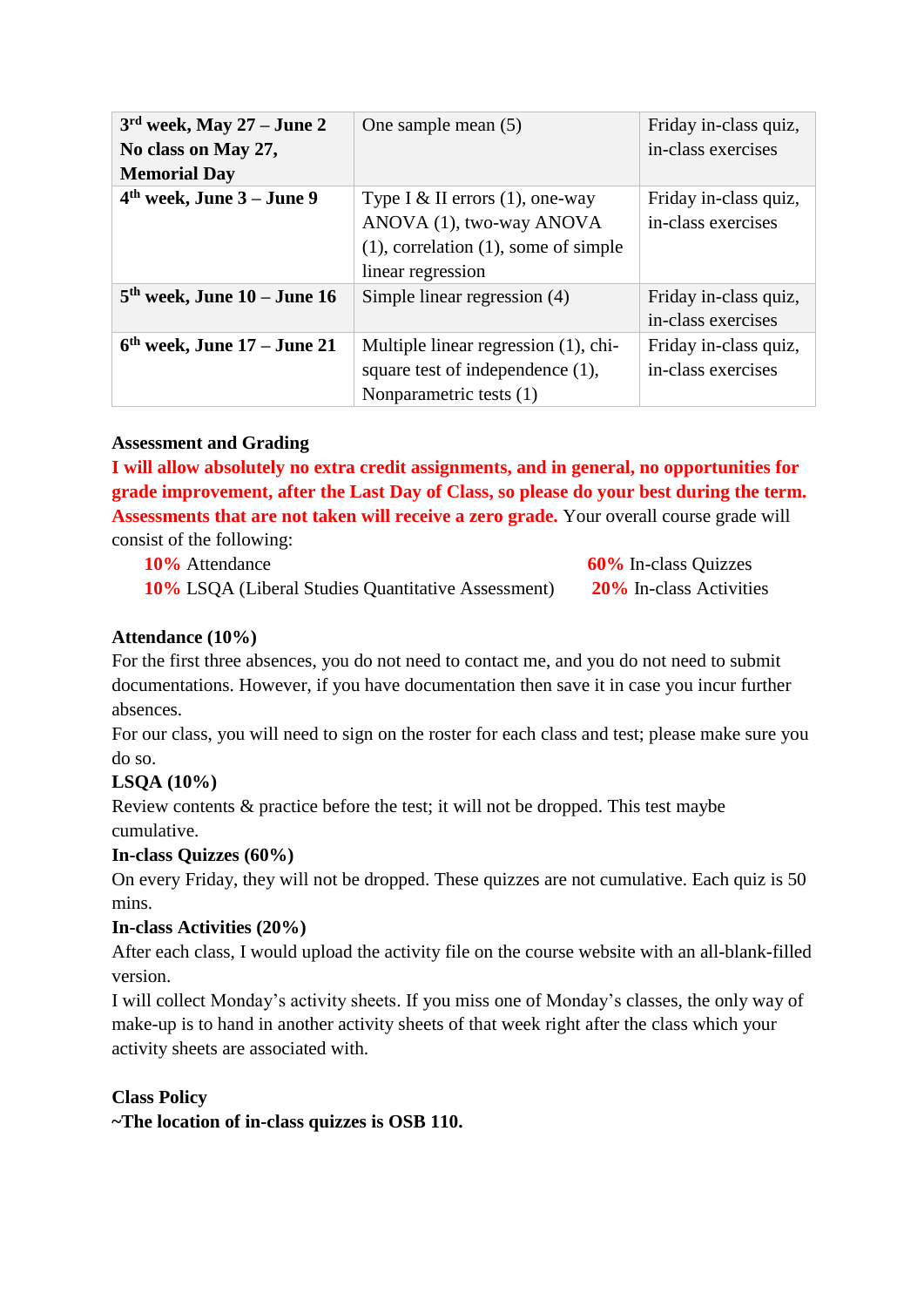Any change of the day, time, location of tests and LSQA will be announced via your online account and @my.fsu.edu email before. On any of these test days, please come to class 5 mins early, I will begin giving out papers 5 mins before the period starts.

~The questions in our tests will include a few question types that were not previously presented in the class notes or exercises, but these question types will cover material that was definitely previously presented. This means that you should aim to learn the concepts and not just learn how to answer particular types of questions.

~For the in-class quizzes, you may use ONE 8½"x11" self-planned self-handwritten backand-front original sheet of notes.

~Each sheet of notes must be labeled with your name and the assessment for which it is used, for example, "Yi Luo Quiz 3". The sheet(s) will be collected with your question paper. Please do not bring typed up sheets, photocopies of any sort, electronically copy-pasted collages or hard-paper cut-and-pasted collages. Please do not bring cheat sheets provided by a tutor or tutoring agency, or any other person or organization.

~You may use a TI-84 Plus or equivalent calculator. You must bring your own calculator because sharing of calculators is not permitted. You may not use someone else's calculator, not even after they have turned in their paper.

~You may not use a phone for any purpose whatsoever, not even as a calculator. Your phone must be stored out of view and be silent for the entire period.

~You will need to sign the roster every time; please make sure you do so. Only one sitting is allowed. Re-taking a paper that you took before is not permitted.

~Graded papers are not returned, but you may view your papers in my office hours.

~If I believe that you or persons sitting near to you are engaging in academic dishonesty or have previously engaged in academic dishonesty, I may ask you to move to a different seat. This will be a subjective judgment on our part. In such situations you should move to the indicated seat as quickly and as quietly as possible in order to keep distraction to a minimum during testing.

*~I reserve the right to impose a penalty on your grade if you violate any of the guidelines above.*

#### **Test Question Security & Academic Honesty**

The following pledge and affirmations will be printed on most assessments (wording may vary slightly). We regret to say that if you do not sign the pledge and affirmations, we will not grade your paper and your grade will be zero. Please bear in mind that academic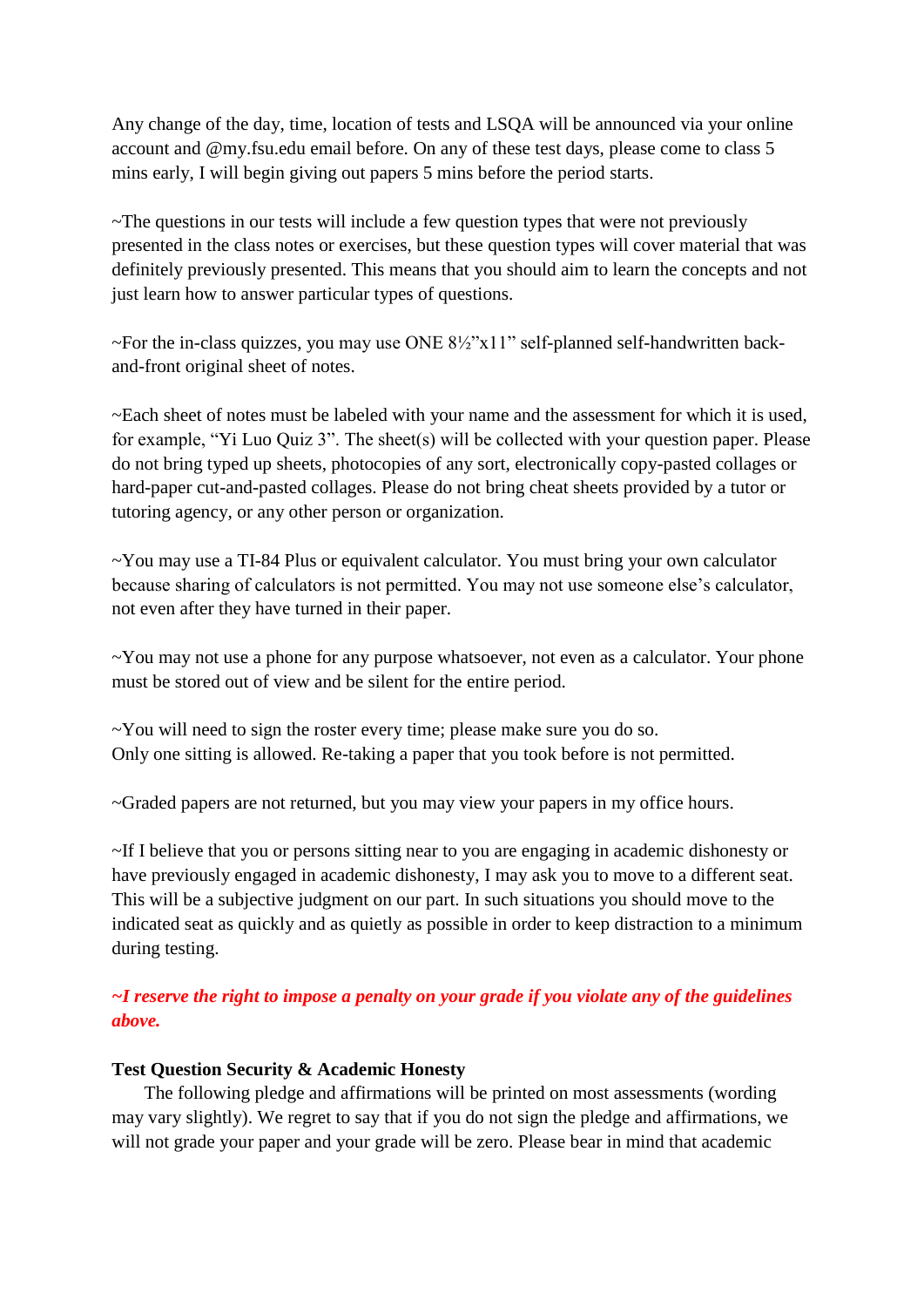dishonesty and question disclosures reduce the worth of the academic qualification that you are working toward.

*I pledge that I will never disclose the questions herein to anyone, and I will not discuss them with anyone other than my course instructor or my recitation TA. I understand that if I break this pledge at any time, the grade that I earn on this paper will be reduced to zero and my overall numerical course grade will be calculated, or re-calculated, accordingly, and my course letter grade will be demoted if necessary.* 

*I affirm that I did not receive help with this assessment, and I affirm that I did not help anyone with this assessment.*

#### **Receiving a Grade of "Incomplete"**

A request for a grade of "Incomplete" will

~ NOT be granted if you have completed all the coursework, including the final exam.

 $\sim$  be granted only if both of the following conditions are satisfied:

(1) you have completed the LSQA and all the quizzes, and

(2) your overall average is a passing grade.

# **Overall Course Grade**

Please ignore the grade totals or averages that you may see on the course website; they are not correct. In this class, we only store and display individual assessment grades on the course website, we do not do grade calculations there. All grades will be recorded as percentages, and these percentages (not points) will be used in your overall course grade calculation as follows:

(i) In-class Quiz Average = average of all the In-class Quiz percentages (omitting the lowest one);

(ii) Overall numerical course grade =  $0.1^*$  Attendance +  $0.1^*$  LSQA percentage +  $0.6^*$ In-class Quiz Average  $+ 0.2*$  In-class activities;

(iii) Letter grade selected from the table below after rounding the above numerical grade UP to the next higher whole number.

| Lette | Num.grade                 | Lette | Num.grade | Letter | Num.grade | Letter | Num.grade | <b>Letter</b> | Num.      |
|-------|---------------------------|-------|-----------|--------|-----------|--------|-----------|---------------|-----------|
| r     |                           | r     |           |        |           |        |           |               | grade     |
|       | <b>FSU</b> does not award | $B+$  | 87-89     | $C+$   | 77-79     | $D+$   | 67-69     |               |           |
| A+    |                           |       |           |        |           |        |           | F             | $\leq 59$ |
| A     | $\geq 93$                 | B     | 83-86     | C      | 73-76     | D      | 63-66     |               |           |
| $A-$  | 90-92                     | $B -$ | 80-82     | $C-$   | $70-72$   | D-     | $60 - 62$ |               |           |

#### **Missing Grades**

 $\sim$  be sure to attend in-class quizzes and hand in your paper in that class properly

 $\sim$  check your grade on the course website every week to make sure your latest grade has been posted; please do this even if you already know your grade

~ if a grade is not posted, **alert Yi immediately via email**, it is important that you alert me via email so that there will be a record of the fact that you reported the matter

 $\sim$  if you report a missing grade within two weeks after the assessment took place, I will do my best to locate your missing grade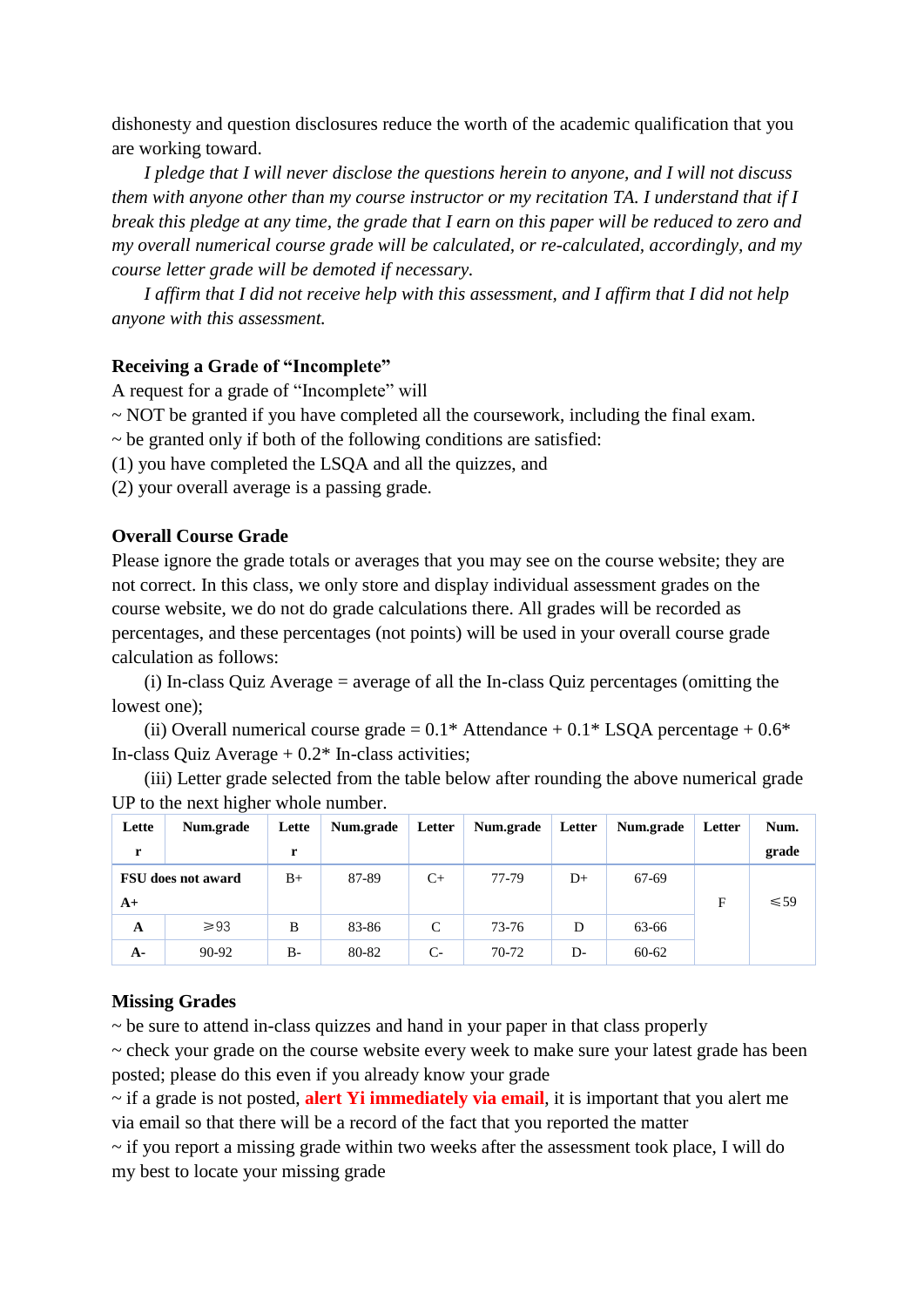$\sim$  if you report a missing grade more than two weeks after the assessment took place, I will not be able to help you and the missing grade will have to remain as a zero grade

#### **Grading Appeals**

During the course of the term, if you believe that a paper was improperly graded, go to office hours to see your paper and discuss it with me.

#### **Attendance, Absence and Drop/Withdrawal**

 $\sim$  Drop and Withdrawal deadlines are given in the University's academic calendar at [https://registrar.fsu.edu/calendar/.](https://registrar.fsu.edu/calendar/)

 $\sim$  You are expected to attend every class meeting. First-day attendance will be taken electronically via the course website, but you are still expected to be in class on the first day. ~ Lack of future planning, or mismanagement of time and other resources, are not acceptable reasons for being absent.

~ Bear in mind that the opportunities presented in this class are made equally available to all students in the class and it is up to each individual to make the most of these opportunities. ~ Since I will deal with many students each term, in the interests of fairness, I will not do for one student what I cannot do for all students who are likely to request the same.

~ Documentation for absences will not be accepted after the Last Day of Class.

#### **~if you miss in-class quiz or the LSQA:**

#### **First three absences (3 quizzes, or 2 quizzes + LSQA)**

These first three absences will be covered by the two make-ups and the drop regardless of the reasons for your absences and regardless of whether you have documentation or not. **Please save these three allowances for emergencies and do not use them for reasons that can be avoided.** I do not promise any further help with low quiz grades.

**3 quizzes scenario:** you will make up two quizzes of your choice on the two make-up days; the other quiz will be dropped.

**2 quizzes + LSQA scenario:** you will make up the LSQA and one quiz of your choice; the other quiz will be dropped. The LSQA cannot be dropped.

#### **Fourth and subsequent absences**

At the time of the fourth absence, inform Yi within one week. You will be allowed two makeups and one drop as mentioned above. **You will need to provide documentation for the first three absences in addition to** the fourth and any subsequent absences before I allow you any additional make-ups beyond the two mentioned above. Additional make-ups will be done in my office hours. It will be your responsibility to make time in your schedule to visit my office hours. **All make-ups must be completed by the Last Day of Class.**

#### **More details:**

**Every following Tuesday and Monday are make-up days for the last Friday's in-class quiz, one who missed last Friday's in-class quiz should at least choose one of two to do the make-up. The make-up days are fixed, it is your responsibility to be present on those days if you missed the LSQA and/or any in-class quizzes.**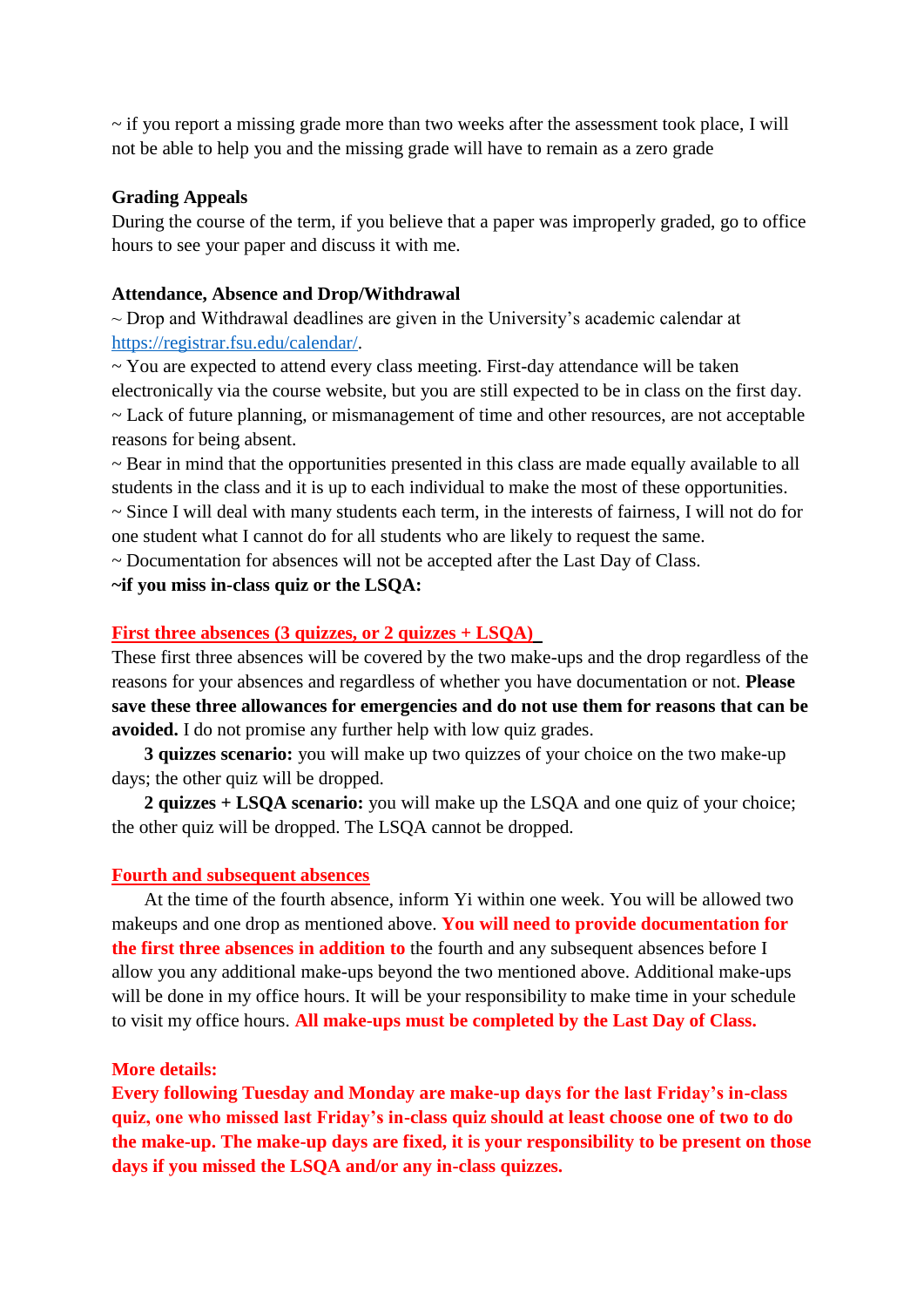**Assessments that are not taken, or not make up, will receive a zero grade.**

**Absolutely no make-ups are allowed after the last day of class;**

**Absolutely no documentation will be accepted after the last day of class. Please submit any documentation by the end of deadlines mentioned in the table below.**

| Absences type                         | activities                                                                                                                                                          | Quizzes &<br>$LSQA - first 3$<br>absences                                | Quizzes & LSQA $-$ 4 <sup>th</sup> &<br>subsequent absences                                                                                                                                              |
|---------------------------------------|---------------------------------------------------------------------------------------------------------------------------------------------------------------------|--------------------------------------------------------------------------|----------------------------------------------------------------------------------------------------------------------------------------------------------------------------------------------------------|
| <b>Contact me</b>                     | Within one week                                                                                                                                                     | No need                                                                  | Within one week                                                                                                                                                                                          |
| <b>Submit</b><br><b>Documentation</b> | Within one week                                                                                                                                                     | No need $-$ but<br>keep your<br>documentation in<br>case I need it late. | Within one week. At the time<br>of the 4 <sup>th</sup> absence, you will<br>need to submit documentation<br>for ALL absences up to and<br>including the $4th$ , within one<br>week of the $4th$ absence. |
| Make up the<br>missed<br>assessment   | Within one week.<br>You 'll hand in<br>another activity<br>sheets of that<br>week right after<br>the class which<br>your activity<br>sheets are<br>associated with. | You'll make up<br>two of them on<br>the make-up days<br>and drop one.    | Three of them will be covered<br>by the two make-ups and one<br>will be dropped.                                                                                                                         |

**\*if you miss one class, please read the notes yourself or come to my office hour.**

# **University Attendance Policy**

**Excused absences** include documented illness, deaths in the family and other documented crises, call to active military duty or jury duty, religious holy days, and official University activities. These absences will be accommodated in a way that does not arbitrarily penalize students who have a valid excuse. Consideration will also be given to students whose dependent children experience serious illness.

# **Academic Honor Policy**

The Florida State University Academic Honor Policy outlines the University's expectations for the integrity of students' academic work, the procedures for resolving alleged violations of those expectations, and the rights and responsibilities of students and faculty members throughout the process. Students are responsible for reading the Academic Honor Policy and for living up to their pledge to "...be honest and truthful and...[to] strive for personal and institutional integrity at Florida State University."